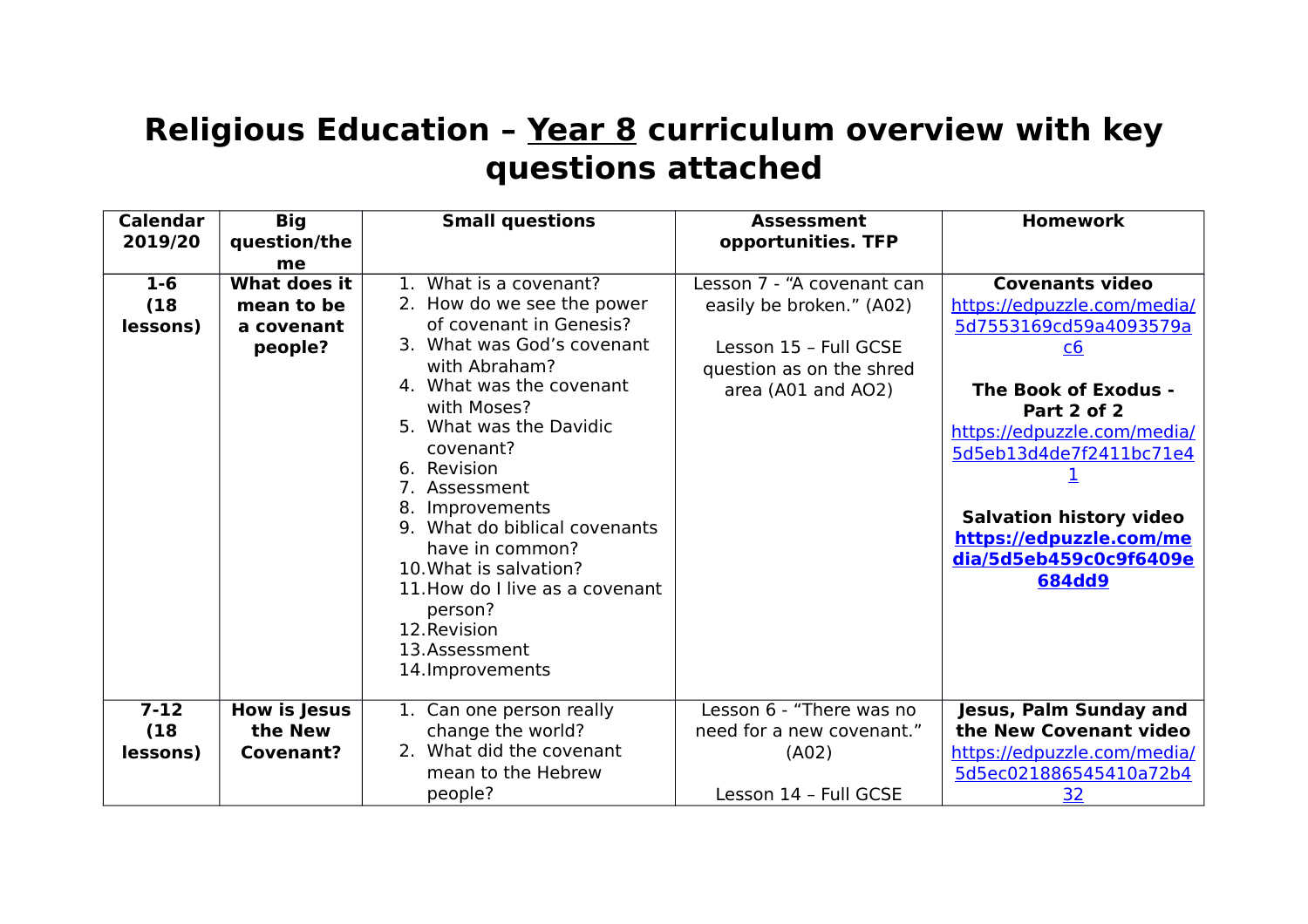|               |                        | 3. How is Jesus the new<br>covenant?<br>4. How did Jesus establish the<br>new covenant?<br><b>5. Revision</b>                                         | question as on the shred<br>area (A01 and AO2)                          | <b>Sacrifice and atonement</b><br>video<br>https://edpuzzle.com/media/<br>5d5ec5781d42e4410f199f3    |
|---------------|------------------------|-------------------------------------------------------------------------------------------------------------------------------------------------------|-------------------------------------------------------------------------|------------------------------------------------------------------------------------------------------|
|               |                        | 6. Assessment<br>7. Improvements<br>8. What was Jesus' new<br>commandment and why did                                                                 |                                                                         | 6                                                                                                    |
|               |                        | he give it?<br>9. What are the Beatitudes?<br>10. How is Jesus the fulfilment<br>of law?<br>11. How have key Christian<br>figures live out Jesus' new |                                                                         | <b>Beatitudes 2 video</b><br>https://edpuzzle.com/me<br>dia/5d5ec5781d42e4410f<br>199f36             |
|               |                        | commandment?<br>12. What does Jesus as the new<br>covenant mean to me?<br>13. Revision<br>14.Assessment<br>15. Improvements                           |                                                                         |                                                                                                      |
| 13-18<br>(18) | How do we<br>live as a | 1. How and when do we<br>celebrate?                                                                                                                   | Lesson 7 - "Celebrating the<br>Eucharist is the most                    | The Last Supper and the<br><b>Passover Feast HD</b>                                                  |
| lessons)      | Covenant<br>people?    | 2. What does it mean to live<br>as covenant people?<br>3. What is the connection<br>between Passover and the                                          | important way to live as the<br>covenant people." (A02)                 | https://edpuzzle.com/media/<br>5d5ec6d4886545410a72fb2<br>8                                          |
|               |                        | Last Supper?<br>4. Why is Eucharist a<br>celebration?<br>5. Why is the Eucharist a<br>thanksgiving for Jesus'                                         | Lesson 14 - Full GCSE<br>question as on the shred<br>area (A01 and AO2) | <b>Eucharist Talk Part One</b><br>https://edpuzzle.com/media/<br>5d5eca16e3b293411c4804<br><u>38</u> |
|               |                        | sacrifice?<br>6. Revision                                                                                                                             |                                                                         | <b>Easter Vigil: How do</b>                                                                          |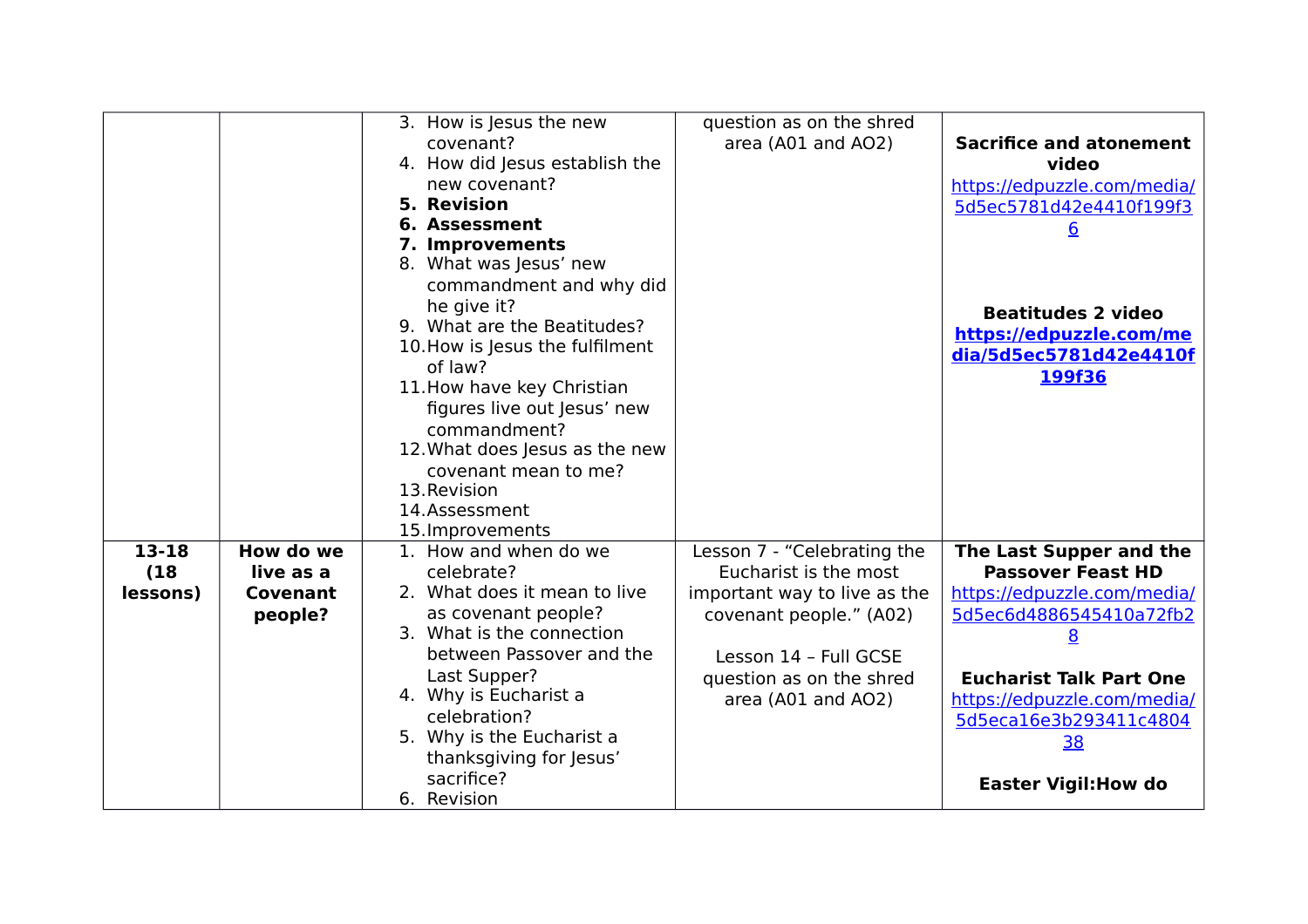|                               |                                              | 7. Assessment<br>8. Improvements<br>9. How do we live sacrifice?<br>10. What is the Easter Vigil?<br>11. Why is the Easter Vigil<br>important to living as the<br>Covenant people?<br>12. How much do I live as a<br>covenant person?<br>13. Revision<br>14.Assessment<br>15. Improvements                                                                                                                                                                                                |                                                                                                                                   | <b>Catholics celebrate the</b><br>resurrection of Jesus?<br>https://edpuzzle.com/media/<br>5d5ecb4da029634115c00d<br>7 <sub>b</sub>                                                                                                                                                                                   |
|-------------------------------|----------------------------------------------|-------------------------------------------------------------------------------------------------------------------------------------------------------------------------------------------------------------------------------------------------------------------------------------------------------------------------------------------------------------------------------------------------------------------------------------------------------------------------------------------|-----------------------------------------------------------------------------------------------------------------------------------|-----------------------------------------------------------------------------------------------------------------------------------------------------------------------------------------------------------------------------------------------------------------------------------------------------------------------|
| $19 - 24$<br>(18)<br>lessons) | How do we<br>live out<br>reconciliatio<br>n? | 1. Are there really limits to<br>our forgiveness? What<br>would be yours?<br>2. What is sin?<br>3. What is conscience?<br>4. How do we see forgiveness<br>in the Bible?<br>5. Revision<br>6. Assessment<br>7. Improvements<br>8. What is the Sacrament of<br>reconciliation?<br>9. What are the effects of the<br>Sacrament of Reconciliation<br>for us as individuals?<br>10. What are the effects of<br>reconciliation around the<br>world<br>11. How do we live out<br>reconciliation? | Lesson 6 - "Some sins can<br>never be forgiven." (A02)<br>Lesson 14 - Full GCSE<br>question as on the shred<br>area (A01 and AO2) | <b>What Is Sin? Video</b><br>https://edpuzzle.com/me<br>dia/5d5ecd922ecdb1411<br>147f693<br><b>Forgiveness video</b><br>https://edpuzzle.com/medi<br>a/5d5d6d64bcbb43408ad9<br>033d<br><b>Sacrament of</b><br><b>Reconciliation Explained</b><br>video<br>https://edpuzzle.com/medi<br>a/5d5ed0a3034959410a2d<br>2744 |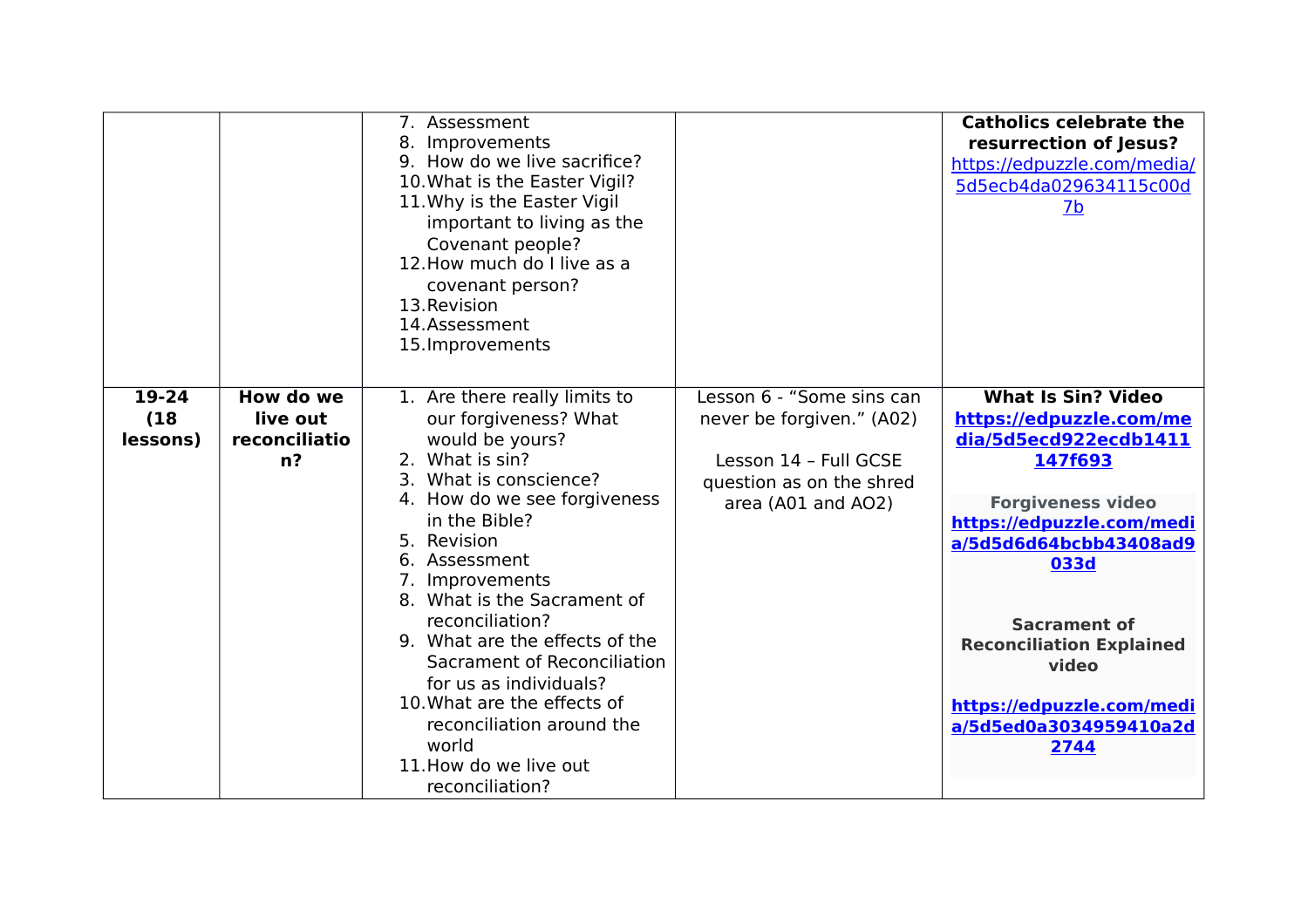|                               |                                                       | 12. What does forgiveness<br>mean to me?<br>13. Revision<br>14.Assessment<br>15. Improvements                                                                                                                                                                                                                                                                                                                                                                                                                                                       |                                                                                                                                           |                                                                                                                                                                                                                                                                                                                                                                   |
|-------------------------------|-------------------------------------------------------|-----------------------------------------------------------------------------------------------------------------------------------------------------------------------------------------------------------------------------------------------------------------------------------------------------------------------------------------------------------------------------------------------------------------------------------------------------------------------------------------------------------------------------------------------------|-------------------------------------------------------------------------------------------------------------------------------------------|-------------------------------------------------------------------------------------------------------------------------------------------------------------------------------------------------------------------------------------------------------------------------------------------------------------------------------------------------------------------|
| $25 - 30$<br>(18)<br>lessons) | <b>What are</b><br>the Hindu<br>signs of<br>identity? | 1. What does it mean to be a<br>Hindu in Britain today?<br>2. What are the main Hindu<br>beliefs about God?<br>3. What do Hindu creation<br>stories tell us about God?<br>4. What do Hindus believe<br>happens when we die?<br>5. How do Hindus worship at<br>home?<br>6. Revision<br>7. Assessment<br>8. Improvements<br>9. What is the meaning of<br>Ramayana?<br>10. What are the Four Pursuits?<br>11. Why is Sewa important?<br>12. What have I learned from<br>Hinduism?<br>13. Revision<br>14. Revision<br>15.Assessment<br>16. Improvements | Lesson 7 - "Murtis distract<br>worshippers from God."<br>(A02)<br>Lesson 15 - Full GCSE<br>question as on the shred<br>area (A01 and AO2) | <b>Hinduism video</b><br>https://edpuzzle.com/media/<br>5d5ed2db886545410a73ac<br>3a<br>Hindu Funeral,<br><b>Cremation and Belief in</b><br><b>Reincarnation in India</b><br>video<br>https://edpuzzle.com/me<br>dia/5d5ed5306e6f98412<br>382b39f<br><b>Copy of Stages of life</b><br>video<br>https://edpuzzle.com/media/<br>5d5ed7931d42e4410f1a581<br><u>3</u> |
| $31 - 37$<br>(18)<br>lessons) | How do we<br>know what<br>is fair?                    | 1. What is justice?<br>2. What is Catholic Social<br>Teaching?<br>3. What are the key principles                                                                                                                                                                                                                                                                                                                                                                                                                                                    | Lesson 6 - "Justice is too<br>idealistic." (A02)<br>Lesson 14 - Full GCSE                                                                 | <b>Catholic Social Teaching</b><br>in 3 minutes video<br>https://edpuzzle.com/media/<br>5d5ed8282ecdb14111485f3                                                                                                                                                                                                                                                   |